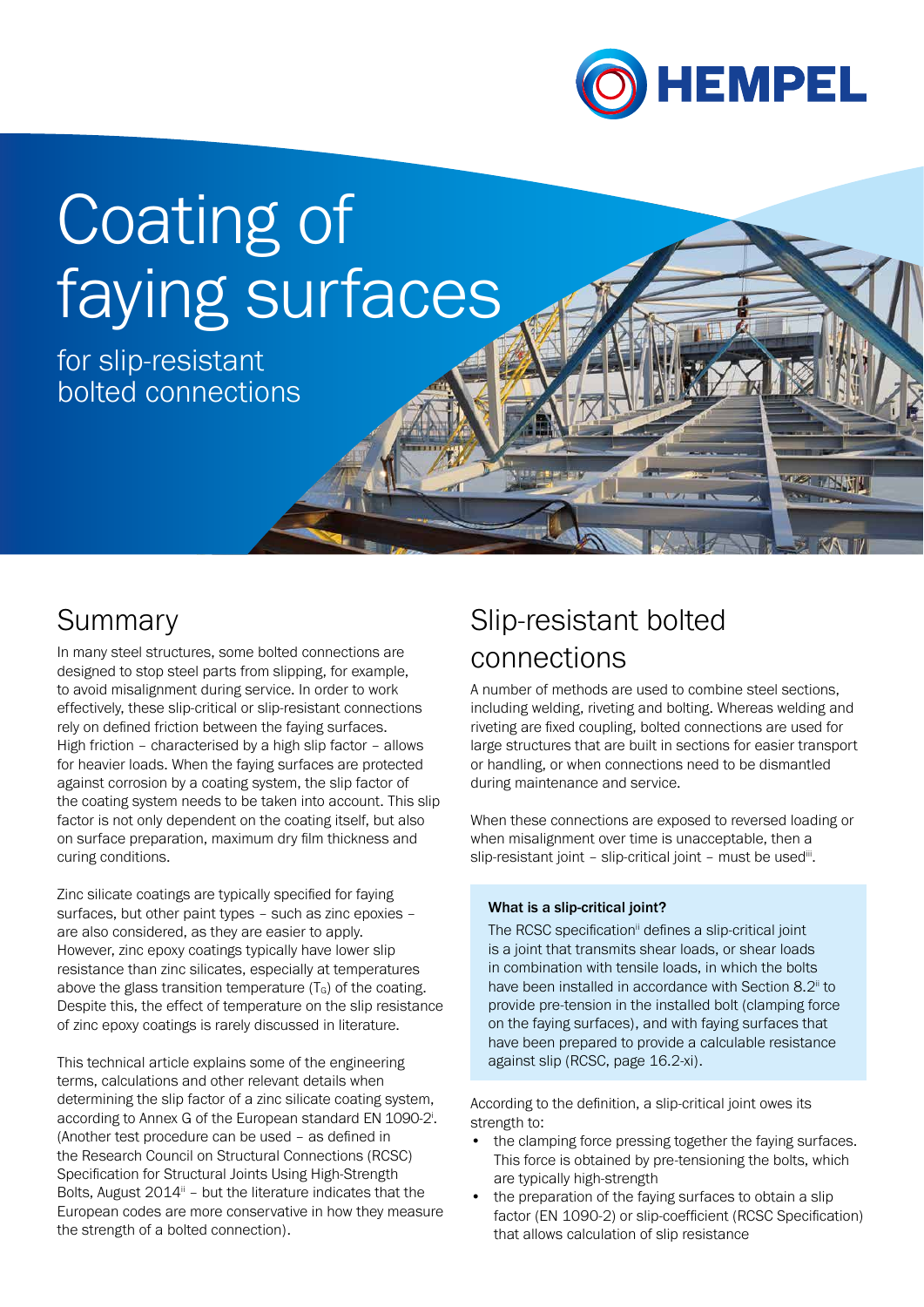

### Measuring slip for coated surfaces

Two standards are referred to when methods for measuring the slip factor are specified:

- Annex G of EN 1090-2: Test to determine slip factor
- Appendix A of RCSC Specification: Testing method to determine the slip coefficient for coatings used in bolted joints

Although the two test standards are similar, it is not possible to make a one-to-one comparison between them. Even if the slip factor has been determined using one test standard, one cannot immediately transfer the result to another standard.

However, E. Maiorana and Carlo Pellegrino<sup>iv</sup> present a numerical example to compare various code provisions – from Europe, the United States, Canada, Australia and Japan – to show their performance for a practical case.

They conclude that the European code is the most conservative for the typical cases studied in terms of shear, bearing and combined shear and tension resistance. In the following, we will go through a test with Hempel's Galvosil according to the European standard, thereby determining a conservative slip factor of a coating system.

The validity of the test results according to other codes or standards must be decided by the specifier. Kulak et al.<sup>iii</sup> may be a useful reference for comparing results obtained by other standards.

The terminology of the two standardised methods reflects civil engineering terminology more than the terminology of coating engineering.

## Purpose of testing

Testing is carried out to ascertain whether a coating system can be considered a Class B type of surface treatment of faying surfaces (as per Table 18 of EN 1090-2<sup>v</sup>).

#### Table 1

| <b>Surface treatment</b>                                                                                                                                              | <b>Class</b> | <b>Slip</b><br>factor $(\mu)$ |
|-----------------------------------------------------------------------------------------------------------------------------------------------------------------------|--------------|-------------------------------|
| Surfaces blasted with shot or grit with loose rust removed,<br>not pitted                                                                                             | A            | 0.50                          |
| Surfaces blasted with shot or grit:<br>a) Spray-metallised with a aluminium or zinc-based product<br>b) Alkali-zinc silicate paint with a thickness of 50 um to 80 um | R            | 0.40                          |
| Surfaces cleaned by wire-brushing or flame cutting, with loose<br>rust removed                                                                                        | C            | 0.30                          |
| Surfaces as rolled                                                                                                                                                    | D            | N 20                          |

Table 1. Classifications that may be assumed for friction surfaces (EN 1090-2:2008 – Table 18)

The equivalent figures in the RCSC specification are:

#### Table 2

| <b>Surface treatment</b>                                                                                                  | <b>Class</b> | <b>Slip</b><br>factor $(\mu)$ |
|---------------------------------------------------------------------------------------------------------------------------|--------------|-------------------------------|
| a) Unpainted clean mill-scale steel surfaces<br>b) Surfaces with Class A coatings on blast-cleaned steel<br>c) Hot-dipped | A            | 0.30                          |
| a) Unpainted blast-cleaned steel surfaces<br>b) Surfaces with Class B coatings on blast-cleaned steel                     | B            | 0.50                          |

Table 2. Classifications of surface treatments according to RSCS Specification, clause 5.4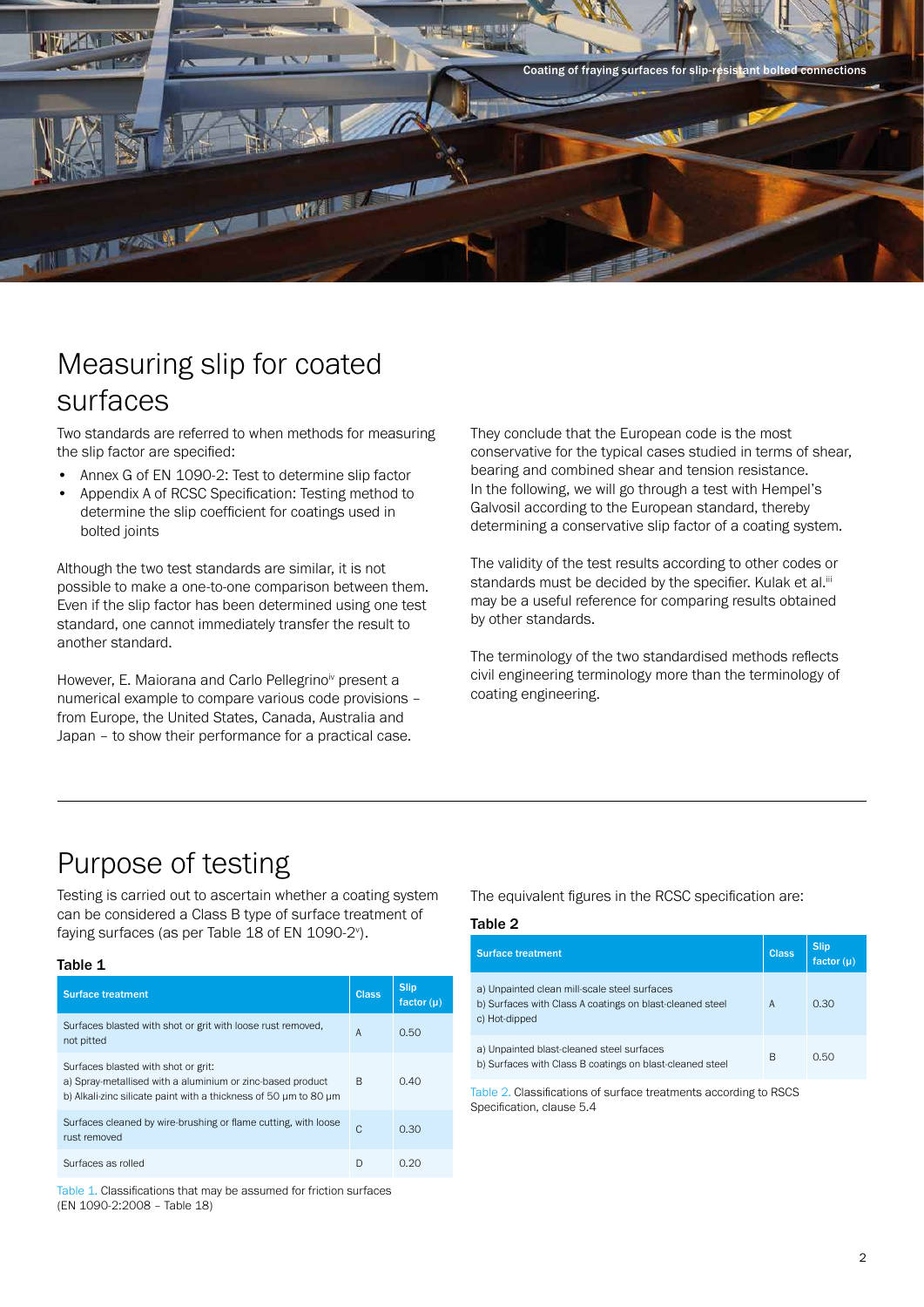# Properties influencing slip factor

Annex G of EN 1090-1<sup>vi</sup> and Appendix A of the RCSC Specification describe the test used to determine the slip factor for a surface treatment, such as a surface coating.

Because the properties of the coating surface depend on a number of factors, test methods (e.g. clause G.2 of Annex G) list a number of significant variables that must be taken into account:

- the composition of the coating
- the surface treatment
- the treatment of primary layers in multi-layer systems
- the maximum thickness of the coating
- the curing procedure
- the minimum time interval between application of the coating and application of load to the connection

Essential variables are those that, if changed, will require retesting of the coating to determine its mean slip coefficient.



# Testing of coating systems for slip resistance

The detailed test report Slip factor test of Hempel's Galvolsil 15700 as an example on how slip resistance testing is carried out.

The test is carried out as a tensile test of a bolted connection with faying surfaces coated according to the specification for the tested product, including surface preparation, dry film thickness and curing.

The tension loading machine and details of the mounted test specimen are shown in Figure 1 and Figure 2.



Figure 1. Amsler W Tester mounted with the test specimen

#### Test specimens

The dimension and materials of the test specimen in this test are defined in Figure G1a of Annex G.



Figure 2. Details of the test specimen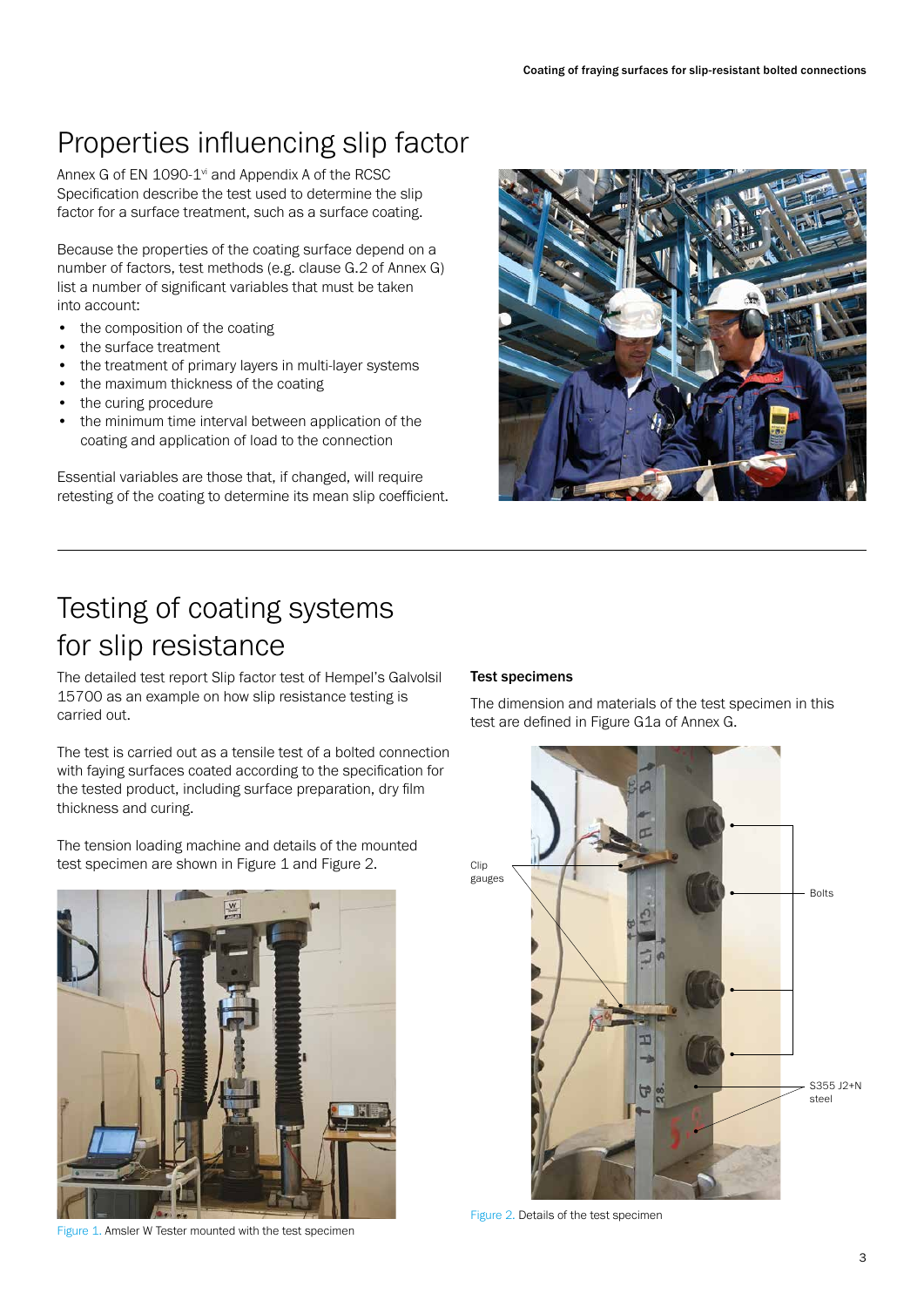## Bolt preload tightening

Before assembling the four test plates of a test specimen, the preload force is calibrated against the torque to be applied – the 'torque' being the 'turning force' used to preload bolts.

The calibration of torques versus preload is carried out using a bolt strain gauge (see Figure 3).



Figure 3. Example of bolt strain gauge glued inside the bolt before stressing<sup>vii</sup>

### Slip test procedure

Figure 4 shows the outcome of the test on one specimen. Two results are obtained from each specimen, one from each clip gauge. This gives 10 individual slip measurements from the 5 specimens. The individual slip load (FSi) is defined as the load at which a slip of 0.15 mm occurs.



Figure. 4. Record from Test 1. The slip load at 0.15 mm slip is shown for each clip gauge

All slip factor test results are included in the test report and below.

#### Table 3

| Test to determine slip factor EN 1090-2:2008 Annex G<br>File 115-22734 |               |                           |                         |         |  |  |
|------------------------------------------------------------------------|---------------|---------------------------|-------------------------|---------|--|--|
| <b>Client</b>                                                          | <b>Hempel</b> | Test bolt perload Fp (kN) |                         | 171.9   |  |  |
| Test no.                                                               |               | <b>Test slip load</b>     | <b>Test slip factor</b> |         |  |  |
|                                                                        | Fs1(kN)       | <b>Fs2 (kN)</b>           | µ1                      | $\mu$ 2 |  |  |
| $\mathbf{1}$                                                           | 364.2         | 342.8                     | 0.530                   | 0.499   |  |  |
| 2                                                                      | 340.5         | 381.1                     | 0.495                   | 0.554   |  |  |
| 3                                                                      | 354.1         | 343.7                     | 0.515                   | 0.500   |  |  |
| 4                                                                      | 339.7         | 365.9                     | 0.494                   | 0.532   |  |  |
| 5                                                                      | 333.6         | 355.5                     | 0.485                   | 0.517   |  |  |
| 0.512<br>Mean slip factor value                                        |               |                           |                         |         |  |  |
| Standard deviation<br>0.022                                            |               |                           |                         |         |  |  |
| 4.2%<br>Coefficient of variation                                       |               |                           |                         |         |  |  |
| $\mathbf{1}$<br>Required number of tests                               |               |                           |                         |         |  |  |
| 5<br>Number of tests                                                   |               |                           |                         |         |  |  |
| 2.05<br>5% fractal constant                                            |               |                           |                         |         |  |  |
| Characteristic 5% fractal value<br>0.468                               |               |                           |                         |         |  |  |
|                                                                        |               |                           |                         |         |  |  |

Table 3. Slip factor test results (Test report – Table 1)

The characteristic value is taken as the mean value minus 2.05 times the standard deviation according to Clause G.4.vi In this test, the characteristic value is:

μ = 0.512-2.05∙0.022 = 0.46

However, because an extended creep test was required, the nominal slip factor is 0.40.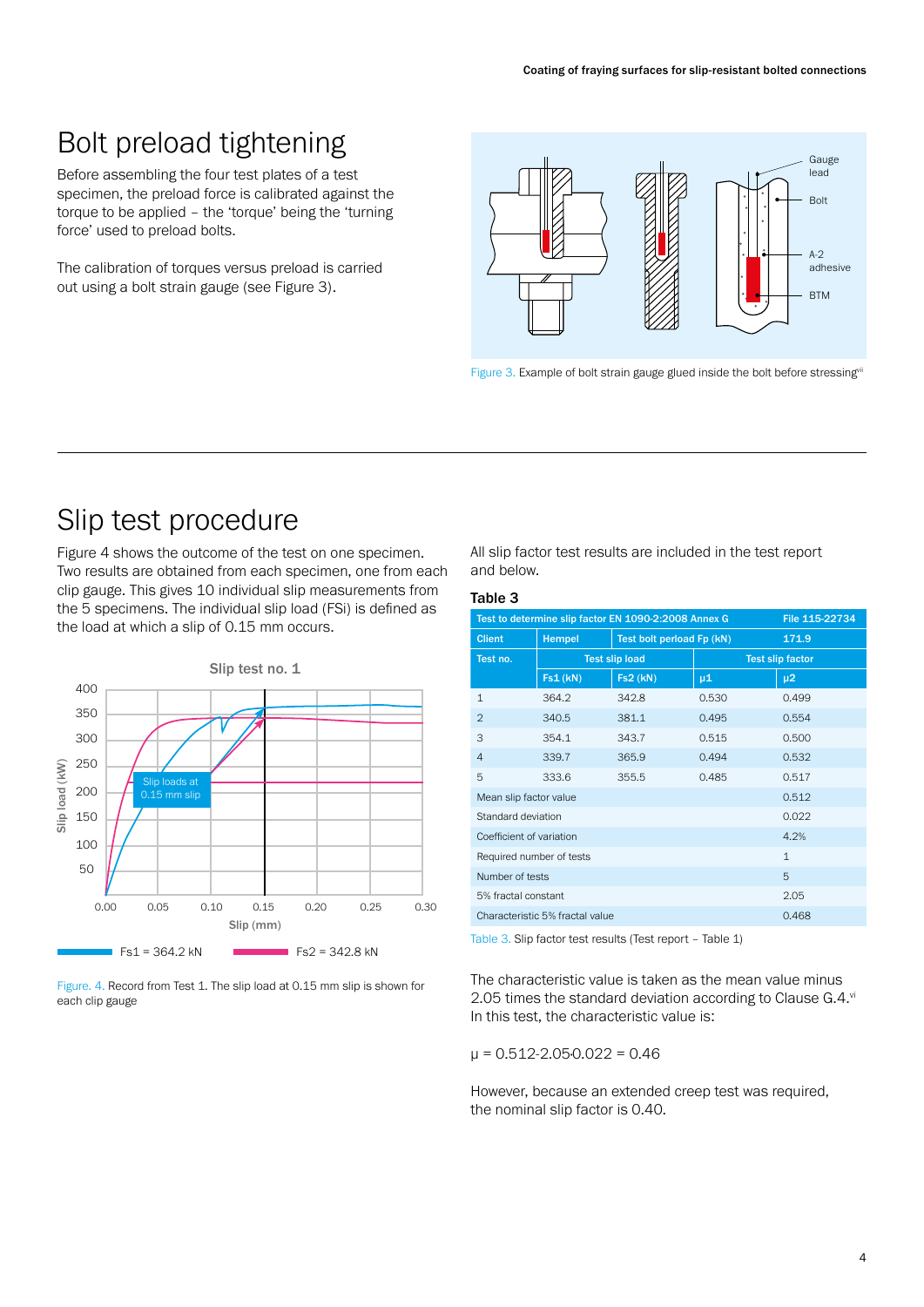### Extended creep test

The creep test is intended to ensure that the coated connection will not undergo significant creep deformation under sustained service loading. The purpose of the creep test is to assess that the creep of a connection will not exceed 0.3 mm over a period of 50 years when exposed to a load similar to that used for the delayed slip test, in this case 275 kN.

The test uses the same type of specimen as in the previous test. At least three test specimens, corresponding to six connections, are tested.

The test is carried out at three different times (16.5 hours, 67 hours and 70 hours).

The test results are extrapolated to demonstrate that the applied load will not cause displacement of the connection greater than 0.3 mm during the design life of the structure. EN 1090-2, G.5, suggests a 50-year design life<sup>ix</sup>; the test extrapolates to a design life of 120 years, still using the displacement criterion of 0.3 mm. The test results are shown in Table 4.

An example of the 'displacement log time' curve is shown below, using the results from test specimen 6.



#### Table 4

| 1401Y |                        |                              |                |                                                  |                            |                                |                                                     |
|-------|------------------------|------------------------------|----------------|--------------------------------------------------|----------------------------|--------------------------------|-----------------------------------------------------|
|       | <b>Specimen</b><br>no. | <b>Test</b><br>time<br>hours | Gauge<br>no.   | <b>Measured slip,</b><br>mm after<br>'test time' | <b>Regression</b><br>slope | <b>Regression</b><br>intercept | <b>Calculated</b><br>after 120<br><b>years slip</b> |
|       | 6<br>16.5              | $\mathbf{1}$                 | 0.11           | 0.0095                                           | 0.1713                     | 0.22                           |                                                     |
|       |                        | $\overline{2}$               | 0.13           | 0.0090                                           | 0.1855                     | 0.23                           |                                                     |
|       |                        |                              | $\mathbf{1}$   | 0.09                                             | 0.0062                     | 0.1222                         | 0.15                                                |
|       | 8<br>67                |                              | $\mathfrak{D}$ | 0.11                                             | 0.0078                     | 0.1518                         | 0.19                                                |
|       | 9<br>170               | $\mathbf{1}$                 | 0.05           | 0.0047                                           | 0.0692                     | 0.09                           |                                                     |
|       |                        |                              | $\mathfrak{D}$ | 0.03                                             | 0.0013                     | 0.0375                         | 0.04                                                |

Table 4. Extended creep test results, including extrapolated values for a design life of 120 years

> Figure 6. The 'displacement log time' curve for specimen no. 6, tested for 16.5 hours. The regression line is based on measurements taken every 60 seconds, approximately 1,000 measurements in all in this test

The six extrapolated slip values are all below the pass/fail criterion of 0.3 mm, even when extrapolated to 120 years.

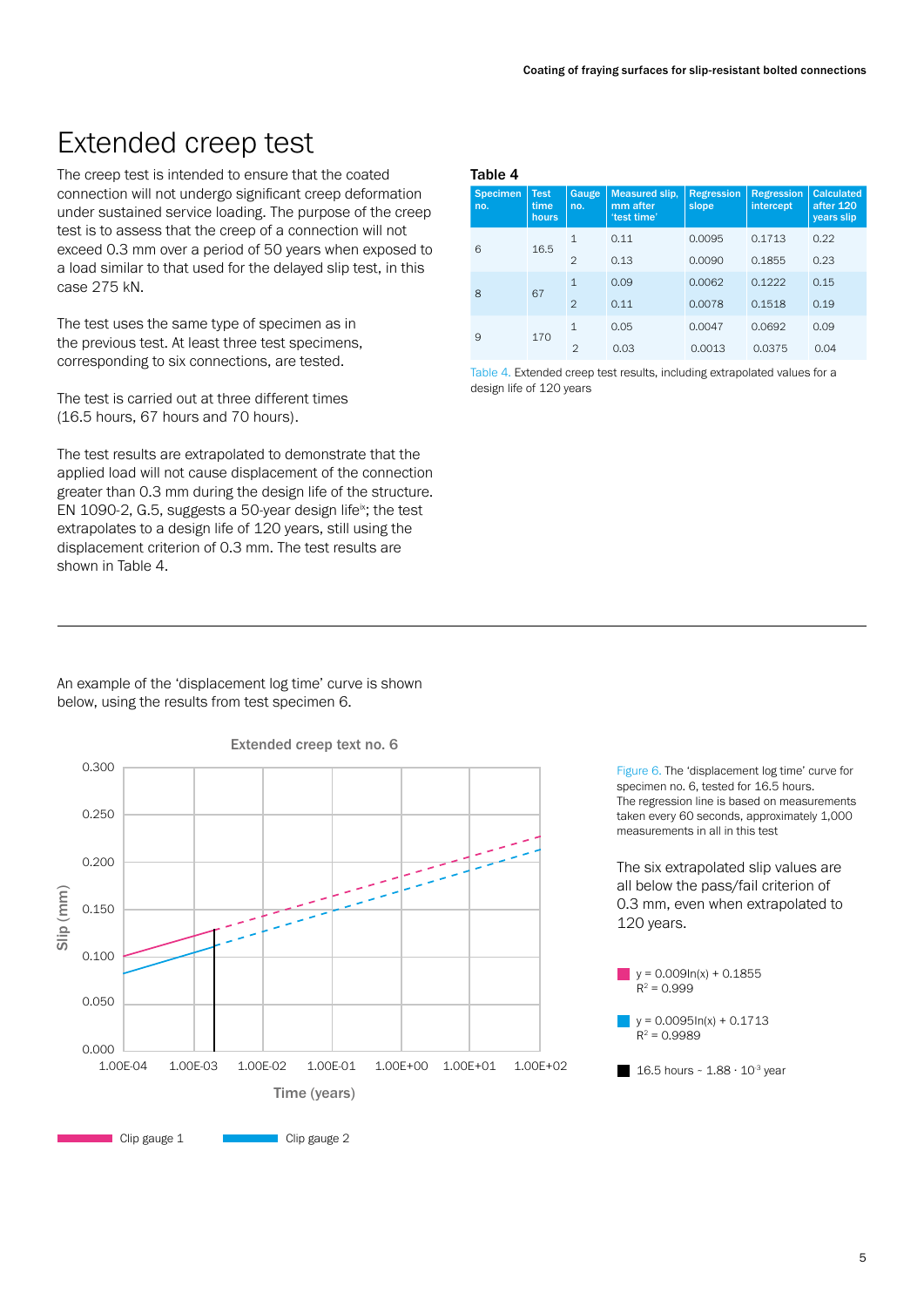# **Conclusion**

This particular test report concludes:

- the mean slip factor value ( $\mu$ m) is 0.51
- the characteristic value of the slip factor  $(\mu)$  is 0.46
- the slip factor is tested with a small coefficient variation of 4.2. This indicates a uniform friction surface characteristic
- one slip surface failed the delayed slip limit of 0.002 mm, while the other surface showed a slip value ten times lower than the required limit of 0.002 mm, namely 0.0002 mm
- all of the extended creep slips are significantly lower than the creep limit of 0.30 over the 120-year design life

The characteristic slip factor of 0.46 is 15 percent higher than the required slip factor of 0.40 for friction Class B.

The nominal slip factor of the system is 0.40, corresponding to the load used for the extended creep test. This means that the tested system can be classified as a surface friction Class B system according to Table 18 of EN 1090-2:2008 (see Table 1 above).

The test was carried out using property Class 10.9 bolts. This means that the slip factor according to EN 1090-2 may also be used for property Class 8.8 bolts<sup>x</sup>.

#### Notes on specification of coating systems for slip-resistant bolted connections

When specifying coating systems for slip-resistant bolted joints, it is important to adhere to the requirements of the test standard.

Accordingly, the fulfilment of the Essential Variables in RSCS Specification, A1.2 and EN-1090-2, Clause G.2vi must be met:

- the coating composition corresponds to the tested product/shade
- the surface preparation must be the same as used for the test
- a nominal dry film thickness should be specified for the test. It must meet the requirement of Clause G.3, which states that the dry film thickness tested must be at least 25 percent thicker than the nominal thickness specified for use in structures. According to RCSC Appendix A2.2, the specimens should be coated to an average thickness that is 2 mils greater than the maximum thickness to be used in the structure on both of the plate surfaces (the faying and outer surfaces)
- the curing procedure must follow the application instructions for the given coating system
- the minimum time interval between application of the coating and application of the load to the bolted connection should be the minimum curing time as outlined by the application instructions. (Applications instructions describes appropriate methods for accelerating curing and controlling curing conditions)

#### Other coating types than zinc silicate for slip-resistant connections

Inorganic coatings, such as zinc silicates, are often considered more difficult to apply than organic coatings, such as zinc epoxies.

A number of papers discuss the properties of zinc epoxy coatings in comparison with zinc silicates.

Kulak<sup>xi</sup> writes: "Use of inorganic zinc-rich paints for coating provides better slip resistance than when organic zinc-rich paints are used. When zinc silicate paint has been used with a clear lacquer (water-glass) as a binding agent and zinc dust powder as the pigment, high slip resistance has resulted. The increased hardness of the zinc silicate coating provides a more slip-resistant surface than surfaces treated with organic zinc-rich paints. For optimum results, these paints are generally applied to blast-cleaned surfaces by either spraying or brushing".

Kulak concludes that when slip-resistant joints are subjected to sustained loading conditions, only surface treatments that provide adequate slip resistance under long-term loading should be used. Metallising with either zinc or aluminium, or a zinc silicate coating or a vinyl coating should be used. Hot-dip galvanising and organic zinc-rich coating systems are not satisfactory for slip-resistant joints. (Kulak's inclusion of vinyl coatings seems incorrect, unless it covers the very thin zinc chromate polyvinyl butyrate used for temporary protection).

A. Cruz et alxii is a more recent source than Kulak. Their experimental work includes spray metallised zinc, hot-dip galvanising, zinc ethyl silicate and zinc epoxy.

Their conclusions are:

- slip factors with values of 0.50 are only obtained with blasted surfaces, without any additional surface treatment
- in blasted surfaces, spray metallised with zinc or hot-dip galvanised, the slip factor easily reaches values above 0.40
- blasted surfaces with a painted coating of zinc ethyl-silicate obtained a characteristic value of 0.40, but with only a small margin
- for blasted surfaces with a painted coating of zinc epoxy, the lowest slip factor values (not higher than 0.30) were obtained. The higher value was obtained for a zinc epoxy coating with a dry film thickness of 70 µm, while the lower slip factor of 0.20 was obtained at the higher dry film thickness of 135 µm